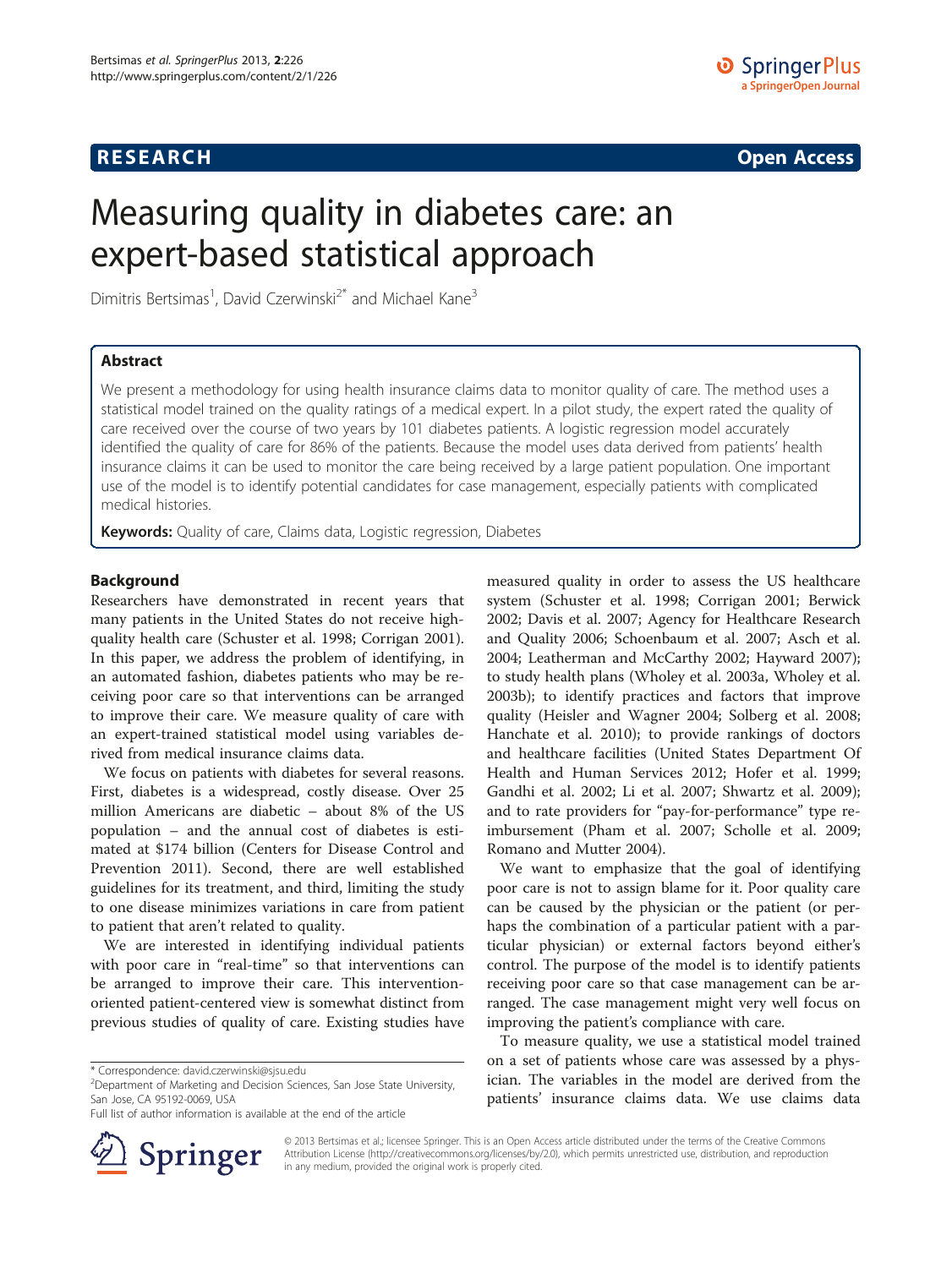because in practice they are the only electronically available, timely source of information documenting the care a patient has received. With them, the care received by a large population of patients can be monitored on an ongoing basis. Other methods of measuring quality, such as reviewing paper medical records, may be more thorough but they do not scale to large patient populations because of the manual labor involved.

That is not to say that claims data are without drawbacks. They lack clinical details such as symptoms, test results, and severity of disease. They reflect little about the patient's quality of life. Though overall the coding of diagnoses and procedures in claims data are accurate, they can sometimes be vague (Kashner [1998\)](#page-8-0). When there are multiple diagnoses during a single visit some may not be captured. Minor non-monetized procedures – such as counseling a patient to stop smoking – are usually not recorded.

Our statistical models measure the quality of the process of care (Brook et al. [2000](#page-8-0); Brook and Cleary [1996](#page-8-0)). In trying to improve the care for a particular patient, structural aspects of care are less relevant since they are fixed over the short term. Ideally, we would measure outcomes of care but outcomes are difficult to infer from claims data since lab results, symptoms, etc. are not captured (Wennberg et al. [1987\)](#page-9-0). For example, an insurance claim may record that a diabetes patient had a glycated hemoglobin test, but it will not record the results of the test. Whether the patient's glucose level is improving or not cannot be determined. Furthermore, because we have data only over a two-year period, long-term outcomes cannot be measured. Though we didn't instruct the physician rating the quality of care to look specifically at process of care, that is what *de facto* was available to him.

Of course, process measures of quality of care for diabetes patients exist in the form of the guidelines of the American Diabetes Association [\(2007\)](#page-8-0). These guidelines have been developed based on the best available evidence and, where conclusive evidence is still lacking, consensus of expert opinion. Yet, many aspects of a patient's care are beyond the purview of the guidelines. Also, using clinical guidelines to measure quality of care for patients with multiple diseases can be problematic because guidelines focus on the optimal treatment of a single condition (Kerr et al. [2001\)](#page-8-0). For an individual with several coexistent disorders the treatment demands for one disease may conflict with recommendations for others. Finally, intangible aspects of care might be difficult to capture in written guidelines.

By having a physician review the claims data for our study set, we obtain a holistic view of the patient's care. The physician can consider not only the care they received for their diabetes, but also for comorbidities. He

can examine the patient's overall course of care, including routine preventive care. Nevertheless, the diabetes treatment guidelines are relevant and below we discuss how compliance with the guidelines correlated with the physician's assessment of care.

Though we have built a statistical model to identify poor quality care, we do not claim that the model *defines* poor care. Identifying poor care is not equivalent to defining it. For example, consider the statistical models used by credit card companies to identify fraudulent patterns of transactions. The use of a credit card in rapid succession at gas stations may be a red-flag that the card has been stolen. But that is not to say that it is wrong for a person to use their own credit card in rapid succession at gas stations. It is simply a fact that such behavior is correlated with fraud. In the same way, if our statistical models incorporate the use of narcotics as a red-flag for poor care this does not mean that all uses of narcotics are inappropriate. It simply means that there is a correlation between the use of narcotics and poor care. An advantage of our approach is that it doesn't rely on an explicit definition of quality.

#### Methods

From a large health insurance claims database, we randomly selected 101 diabetes patients aged 35–55 with healthcare costs between \$10,000 and \$20,000 over the two-year study period (September 1, 2003 to August 31, 2005). A patient was considered diabetic if they had either two outpatient diagnoses of diabetes or one inpatient diagnosis of diabetes over the two-year period. The lower bound on the cost ensured that each patient had enough claims data so that the reviewer could make an assessment of the quality of care they received. Likewise, the upper bound ensured that no patient's claims record was so lengthy that it would be impractical to review.

We attempted to oversample patients who might have received poor care to ensure their adequate representation in the sample. Of course, without a measure of the quality of care at the outset, we couldn't do this exactly. As an approximation, we scored the patients based on the presence of hemoglobin HbA1c tests, lipid profiles, and eye exams in their claims data (Weiner et al. [1995](#page-9-0)). Scores could range from zero (none of the above procedures was performed) to three (all three procedures were performed). We then drew a stratified random sample by score, oversampling the lower scores.

The claims data consist of all insurance-based health care utilization for the patients in the study and comprise medical services and pharmaceutical prescriptions. Claims for medical services record the date of service, the provider, diagnoses, procedures performed, and the amount paid. Claims for prescription drugs record the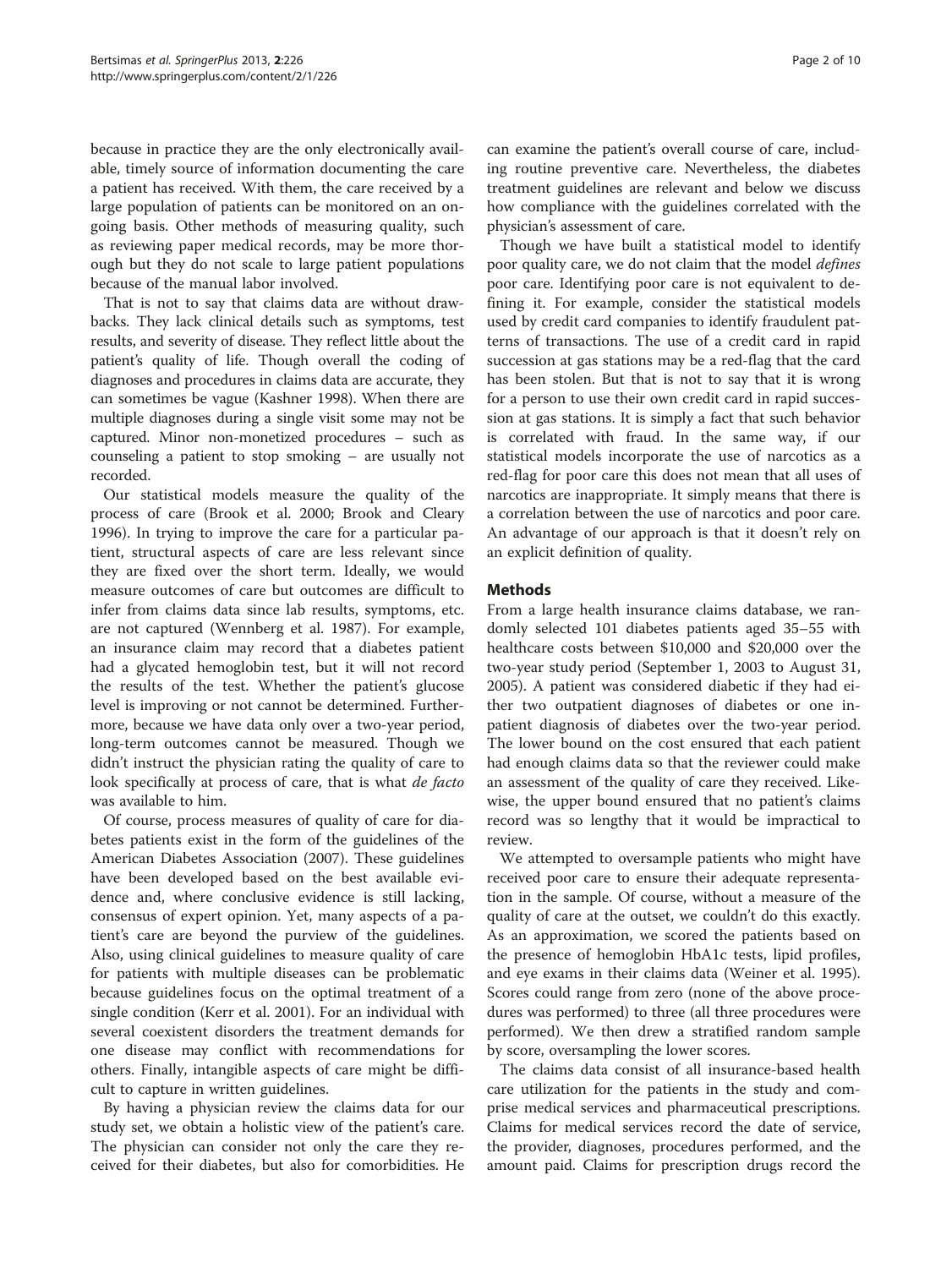date the prescription was filled, the prescribing physician, the drug, the number of days of supply, and the amount paid.

One of us, physician Dr. K, reviewed the claims records for each of the 101 patients and scored the quality of care they received. He rated the care on a three-point scale: poor, average, or good. He also rated his confidence in his assessment on a two-point scale: confident or not confident. In addition, he wrote a one-paragraph summary for each patient describing their condition and the care they received and noting aspects of their care that influenced his rating. These narratives were used later in developing variables for the statistical model.

Dr. K reviewed and rated 30 additional patients (not used to develop the model) which were used to validate the model. A second physician, Dr. L, also rated the 30 patients in the validation set independently of Dr. K. Having a second physician rate the patients allowed us to assess the extent to which the models reflected beliefs about quality specific to Dr. K. The contrast between the backgrounds and experience of the two doctors is marked. Dr. K was trained in the United States and has over 30 years of experience, whereas Dr. L was trained abroad and had recently completed his residency.

#### Model development and evaluation

Our dependent variable is quality of care. Since we are mainly concerned with identifying poor quality care, we combined patients who received "average" or "good" care into a single group which we will refer to as the good care group. A value of 1 for the quality of care variable was used to indicate good quality care, a value of 0 for poor. Incorporating information about the physician's confidence did not lead to more accurate models nor did disaggregating the good care group into average care and good care.

Though the number of independent variables that we explored is large, we provide a brief overview of them here. The full list of variables with their definitions can be found in the [Appendix.](#page-6-0) The variables may be categorized into those related to diabetes treatment (e.g. the number of glycated hemoglobin tests performed), patient demographics (e.g. age and gender), healthcare utilization (e.g. total number of office visits), markers of good care (e.g. the performance of a mammogram for females), markers of poor care (e.g. the administration of a B12 injection), providers (e.g. number of different providers), claims (e.g. total number of claims), and prescriptions (e.g. number of prescriptions and changes in prescriptions).

All of the independent variables are computable directly from the patients' claims data. Most of the variables capture general aspects of care but some are specifically inspired by the physician's comments in his

narratives. Yet we avoided defining variables that would only apply to one or two patients in the sample since no statistically meaningful statements could be made about such variables. For example, one patient was judged to have received poor care because she was treated over a long period with an antibiotic for a urinary tract infection but without regular gynecological exams. (When she finally did have a gynecological exam uterine cancer was discovered.) As this situation arose with only one patient, we would not be able to statistically assess the value of a quality indicator such as "on antibiotic for a urinary tract infection without gynecological exams." We restricted our attention to variables that would apply more broadly.

We modeled the data using logistic regression. To assess a model's accuracy we computed the percent of patients that it classified correctly (i.e. that matched the physician's classification). Bootstrap resampling was used to estimate out-of-sample accuracy during model development due to the small number of observations. 500 bootstrap trials were used, adjusting for bias as discussed in Hastie et al. [\(2001\)](#page-8-0). After model selection and fitting was complete we performed a true out-of-sample test on the 30 hold-out cases.

Because the majority of patients received good care, the simplest predictive model would be to blindly classify each patient's care as good; 78% of patients would be accurately classified. This serves as a useful baseline against which to assess our model. Another natural baseline model is one using only variables based on the diabetes treatment guidelines. A logistic regression model based on only these variables also had an accuracy of 78%. Comparing the performance of our model to such a model reveals whether incorpating aspects of care beyond the guidelines is of value in identifying poor care.

We used a stepwise procedure to develop the model. We started with an empty model and continued to add variables until the bootstrap estimate of out-of-sample accuracy stopped improving.

# Results

#### Data summary

Table 1 shows a summary of the physician's quality-ofcare ratings for the 101 patients. 78% of the patients received average or better care. The physician had high confidence in 76% of his assessments. Most of the cases

Table 1 Summary of the physician's quality ratings and his confidence in them

|                 | Low confidence | High confidence |
|-----------------|----------------|-----------------|
| Low quality     |                |                 |
| Average quality | 16             | 25              |
| High quality    |                | 35              |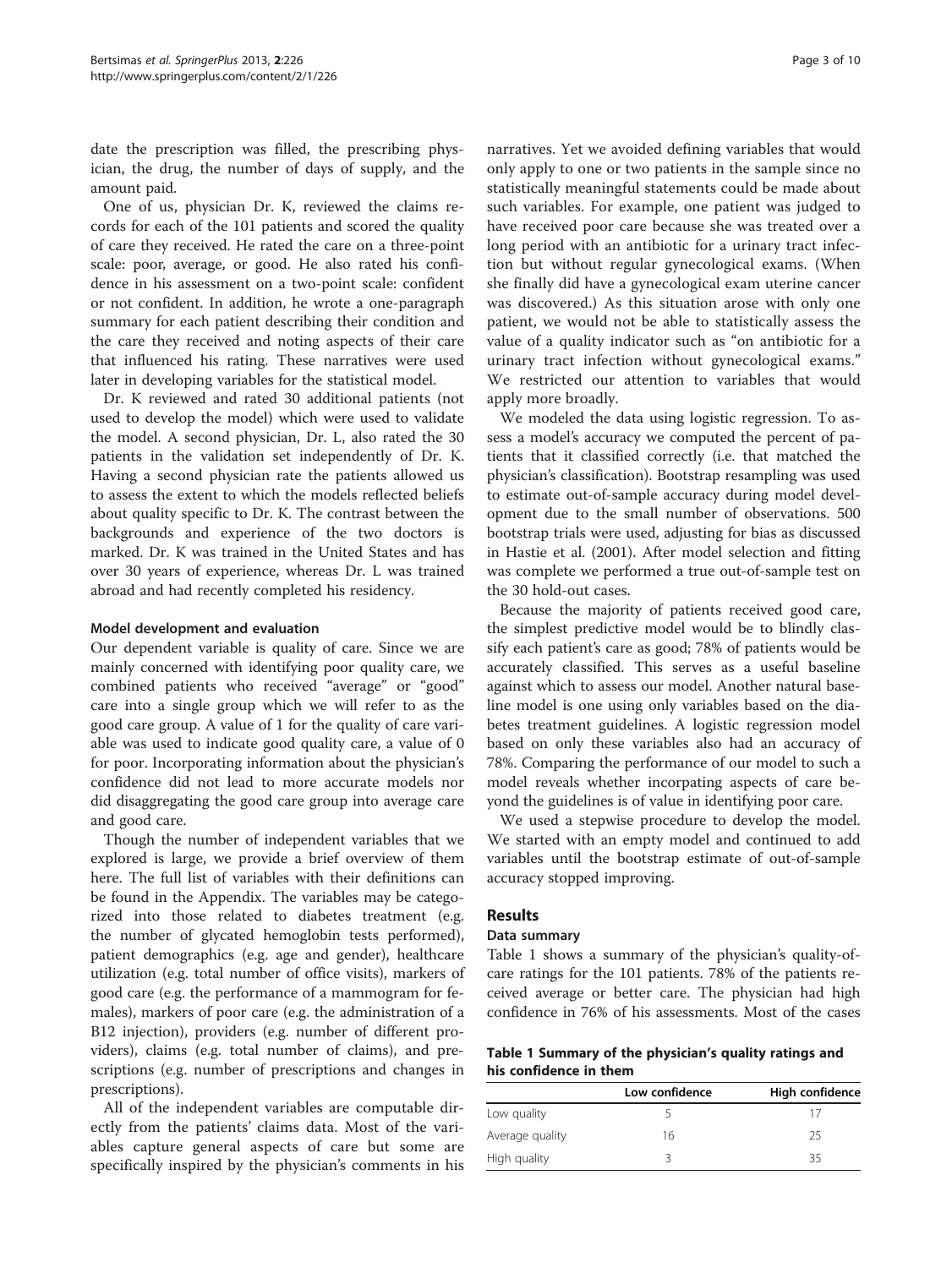of low confidence occurred in the "average care" group  $(\chi^2 = 10.6, p = 0.005).$ 

Here is an example descriptive paragraph written by the physician for a patient who received good care:

45 year old type 2 diabetic on metformin and glyburide. Also took lexapro and ambien regularly, and crestor. He carried a diagnosis of sarcoid for first part of the analysis period and was treated with prednisone for a while-that's appropriate for sarcoid, even in a diabetic. He was also appropriately covered with fosamax initially. He seems to have changed PCP's in mid cycle. Had first labs 2/04. Had only one ER visit for a forehead laceration. He had a stress test 5/16/05 for chest pain, followed by a catheterization on 5/27/05. Apparently nothing worrisome was found. Despite sarcoid diagnosis he had no chest X-rays or pulmonary function tests. Had one podiatry visit in June '05. No home testing, no eye exams. Overall, given pulmonary and mental health comorbidities, care looks good with high confidence.

To determine how much variability there was in diabetes care among the patients in the sample we assessed the compliance of the patients' care with three components of the diabetes treatment guidelines (eye exams, glycated hemoglobin tests, and lipid profiles).

36% of the patients in the sample had evidence of at least one eye exam. Since a patient may have had separate vision insurance, an eye exam may not have been recorded in the health insurance claims data even if one was performed. Therefore, this number should be treated as a lower bound on the percent of patients who had eye exams. 54% had evidence of a glycated hemoglobin test and 54% had evidence of a lipid profile. However, when laboratory tests such as these are performed in a hospital, the type of test is often not coded in the insurance claims data. 59 patients in the data set had instances of non-specified diabetes testing performed in hospitals. If we are generous and assume that when testing was done it was the correct tests (according to the guidelines), then the compliance would be 91% for hemoglobin tests and 92% for lipid profiles. Alternately, if we limit ourselves to the 36 patients all of whose lab work was performed outside of hospitals, 75% had hemoglobin tests and 78% had lipid profiles. The correlation between the performance of hemoglobin tests and the performance of lipid profiles was 0.46.

Table 2 shows the compliance with each component of the diabetes treatment guidelines for the poor, average, and good care groups. For example, of the patients whose care was rated poor, 26% received eye exams whereas 50% of the patients whose care was rated good received eye exams. For eye exams and hemoglobin

| Table 2 Percent of patients receiving eye exams, glycated |
|-----------------------------------------------------------|
| hemoglobin tests, and lipid profiles by quality rating    |

|                                    | Poor | Average | Good |
|------------------------------------|------|---------|------|
| Percent receiving eye exams        | 25   | 34      | 43   |
| Percent receiving hemoglobin tests | 40   | 53      | 62   |
| Percent receiving lipid profiles   | 50   | 55      |      |

tests, compliance tends to increase as the physician's rating of quality increases. The differences are not statistically significant however (p= 0.95).

#### Logistic regression model

The logistic regression model incorporates the variables StartedOnCombination, HemoglobinTest, and Acute-DrugGapSmall. StartedOnCombination is an indicator variable with a value of 1 indicating that the patient's drug therapy for diabetes started with a combination of drugs, rather than a single drug. HemoglobinTest is a count of the number of glycated hemoglobin tests the patient had. AcuteDrugGapSmall is the fraction of refills for acute drugs that followed the exhaustion of the previous prescription by a gap of between 1 and 30 days.

The regression equation is:

| $logit(Quality) = 1.66$ |                                     |
|-------------------------|-------------------------------------|
|                         | $-4.23 \times$ StartedOnCombination |
|                         | $+0.34 \times$ Hemoglobin Test      |
|                         | $-0.26 \times$ AcuteDrugGapSmall    |
|                         |                                     |

In the model, polypharmacy (StartedOnCombination) is penalized through its negative coeffient. Glycated hemoglobin tests are rewarded, which is fitting as they are recommended by diabetes treatment guidelines. And finally, the variable AcuteDrugGapSmall has a negative coefficient. A high value for this variable indicates the repeated use of an acute drug. Such repeated use may indicate that the physician's diagnosis or choice of drug is incorrect.

The model has an in-sample accuracy of 86% and an estimated out-of-sample accuracy of 84%. The model correctly identified 12 of the 22 cases of poor care for a sensitivity of 54%. Only four patients out of the 79 who received good care were misclassified, for a specificity of 95%. The agreement between Dr. K and the model is summarized in Table 3.

|       | Model |      |  |
|-------|-------|------|--|
| Dr. K | Poor  | Good |  |
| Poor  | 12    | 10   |  |
| Good  |       | 75   |  |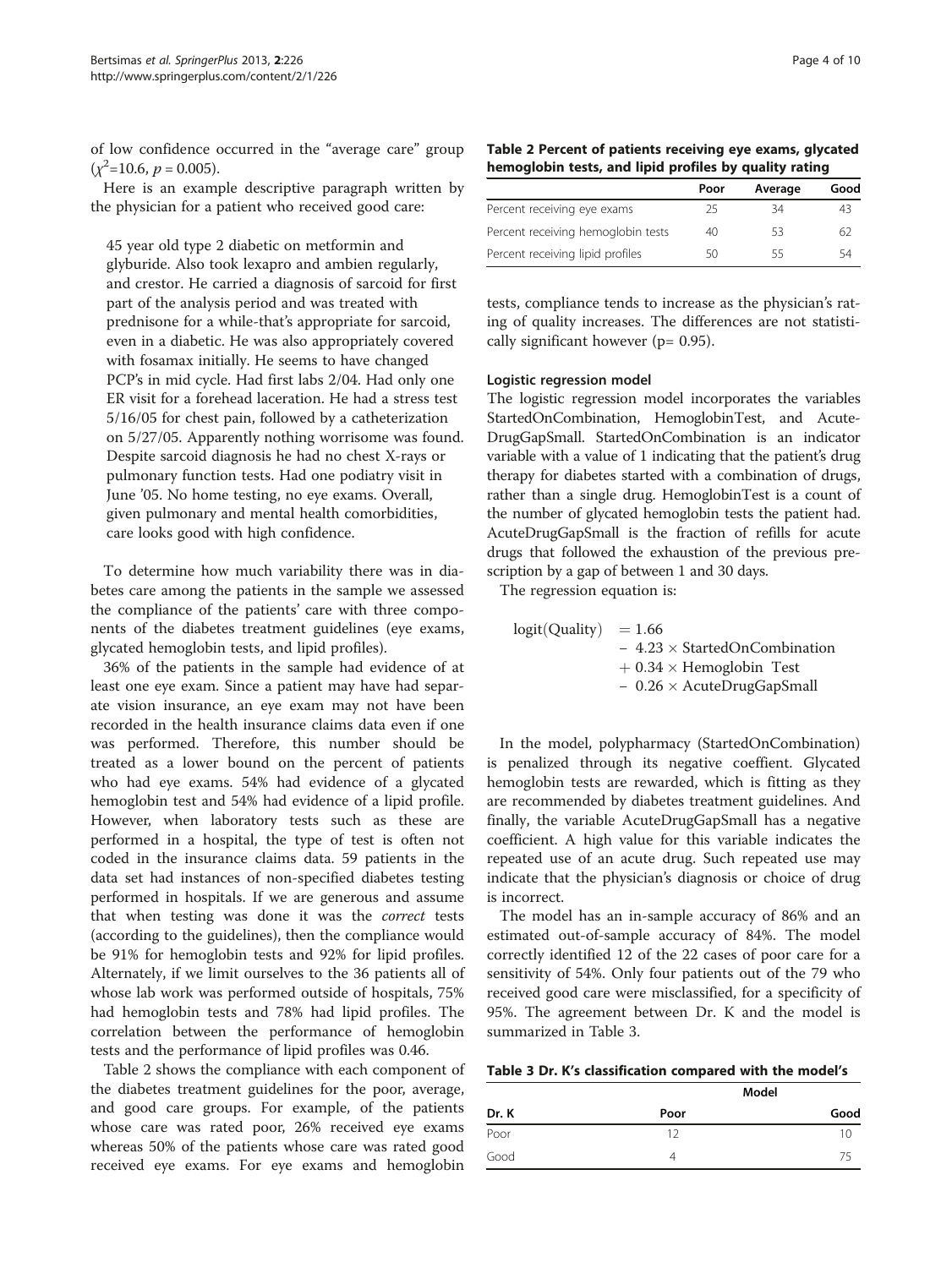The cutoff value used in the logistic regression model can be used to adjust the trade-off between sensitivity and specificity. The accuracy of 86% was obtained by setting the cutoff value between poor care and good care at the level which maximizes overall accuracy. Figure 1 shows the range of sensitivity and specificity that can be obtained by our model by varying the cutoff. A higher sensitivity will result in a higher percentage of poor care cases being correctly identified. Though in practice, maintaining a high specificity may be more important.

#### Out-of-sample validation

Because the patient mix is different for the hold-out sample of 30 than for the original training data, the relevant baseline accuracy for comparison is not 78% but 63%. (Direct comparison to the estimated out-of-sample accuracy rate therefore isn't meaningful, though comparisons of sensitivity and specificity are.) When applied to the hold-out sample, our model has an accuracy of 80%, 17 percentage points above the baseline. The model has an out-of-sample sensitivity of 54% and specificity of 95%. The out-of-sample agreement between Dr. K and the model is summarized in Table 4.

Table [5](#page-5-0) shows the level of agreement between the two doctors' ratings on the 30 out-of-sample cases. The doctors were in complete agreement on 12 of the 30 patients. On an additional 14 their ratings differed by a

| Table 4 Out-of-sample comparison of Dr. K's |
|---------------------------------------------|
| classifications with the model              |

| Dr. K | Model |      |
|-------|-------|------|
|       | Poor  | Good |
| Poor  | n     |      |
| Good  |       | 18   |

single level (e.g. a case rated as good by one doctor was rated average by the other). In only four cases was there a complete divergence of ratings, with one doctor rating the care as good and the other doctor rating it as poor. In three of these four cases, Dr. K was the one who rated the care poor and in all three cases Dr. K's comments indicated that he felt the patient was on an inappropriate combination of drugs. Dr. L did not make comments about drug combinations for any of the 30 patients.

Here are sample paragraphs written by the two physicians for one of the patients who both doctors felt received good care with high confidence. We begin with Dr. L's assessment:

This patient was closely monitored for blood glucose, had ophthalmology follow up, multiple urinalysis, on an ACE ARB. Treated with multiple oral agents. Seen for foot problems. Might have benefited from a platelet inhibitor, but otherwise high quality care.

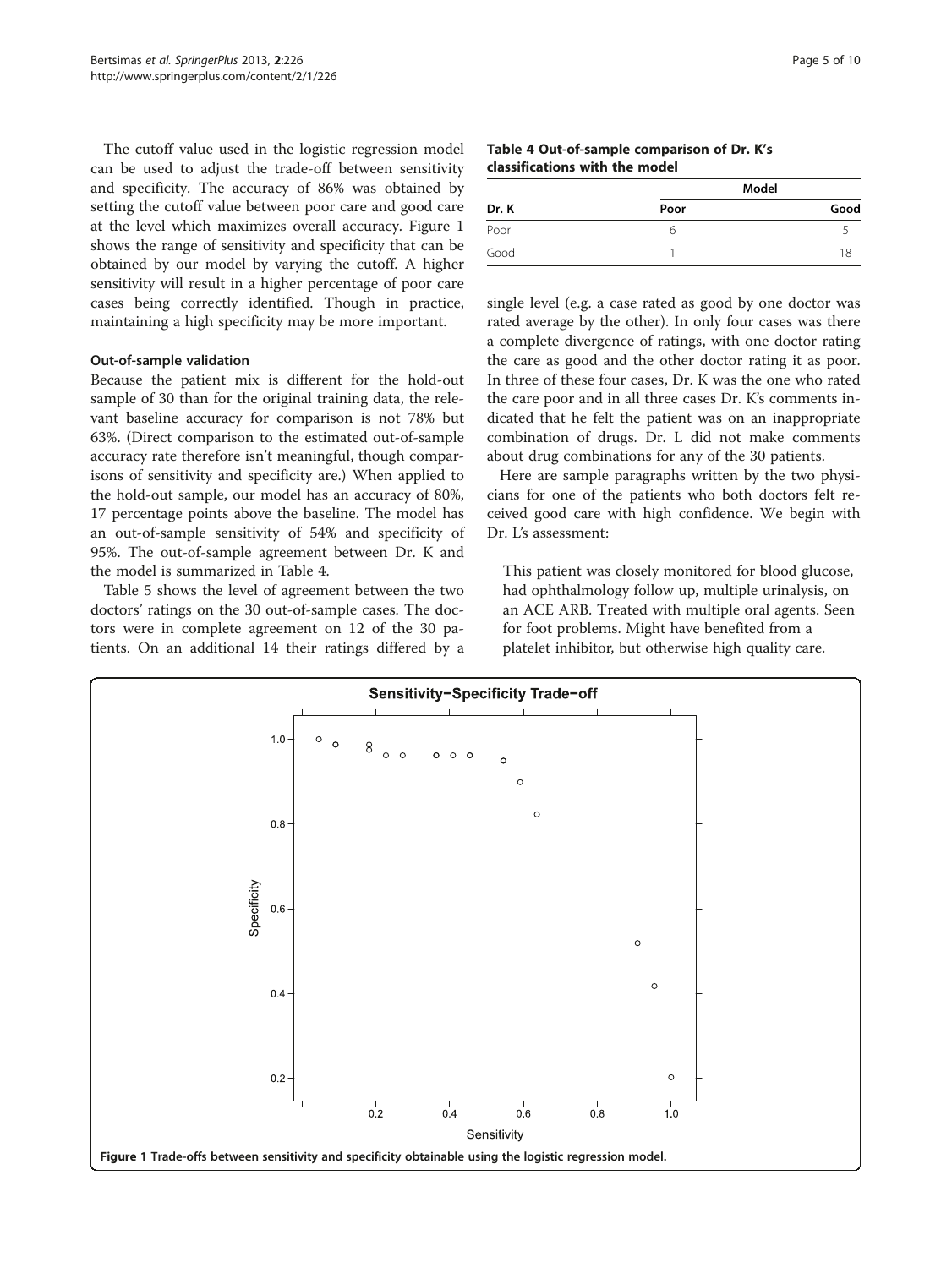<span id="page-5-0"></span>Table 5 A comparison of the two physicians' ratings

| Dr. K   | Dr. L |         |      |
|---------|-------|---------|------|
|         | Poor  | Average | Good |
| Poor    | 4     |         |      |
| Average | 6     |         |      |
| Good    |       |         |      |

And Dr. K's assessment:

She is a Type 2 diabetic on several oral agents. She also had regular prescriptions for an ACE inhibitor and for diabetes testing supplies. Had regular prescriptions for nortriptyline (antidepressant) and lorazepam with no formal mental health care, but I saw no sign of excess care or other issues that would indicate active mental health problems. She had eye, gyn and podiatry care and a mammogram, and regular visits with her PCP. She had an ER visit for abdominal pain in July '04 with a prompt follow up visit afterward with her PCP. There were no hospitalizations. Care was orderly and looks to be good care with high confidence.

Neither doctor tended to be more negative in their overall ratings than the other. Dr. K rated 11 patients' care as poor, 13 as average, and six as good. Dr. L rated 11 patients' care as poor, 11 as average, and eight as good.

The doctors also provided confidence scores for their ratings. Dr. K rated his confidence as high for 25 of the patients, Dr. L for 21 of the patients. Since Dr. K has more experience reviewing claims data, this difference is not surprising. The doctors were jointly confident in their ratings of 18 of the patients. Their quality ratings were in complete agreement on nine of these 18 patients, a rate marginally better than for the whole set of 30 patients. They still reached opposite conclusions in three cases.

Our model performs only modestly when compared with Dr. L's ratings. It has an accuracy of 67% in matching Dr. L's ratings, with a sensitivity of 36% and specificity of 84%.

# Comment

We have demonstrated that an expert-trained statistical model using health insurance claims data can discriminate between the quality of care patients receive. Furthermore, only a simple model is required to capture approximately half of the cases of poor care while maintaining a low false-positive rate.

Although an accuracy of 86% may not sound terribly high, in the context of case management even this level of accuracy can be quite beneficial. A key challenge in case management is identifying patients to intervene

with, and patients receiving poor care are ideal candidates. Suppose a case management company had 1000 diabetes patients, half of whom were receiving poor care. If a case manager blindly selected patients from this pool, they would waste half of their time on patients already receiving good care. On the other hand, suppose our model was applied to the 1000 diabetes patients and only those identified as receiving poor care were passed on to the case manager. With a sensitivity of 54%, the model would correctly identify 270 poor-care patients as such. With its specificity of 95%, the model would incorrectly classify 25 patients receiving good care.

Thus, the model would identify a total of 295 patients, 270 of whom actually were receiving poor care. Working from this "enriched" pool of patients, the case manager would waste little time on patients receiving poor care. Of the 295 patients, 92% would be receiving poor care – a significant improvement over the 50% rate if the patients were chosen blindly.

The key to the success of the model is not its sensitivity, which at 54% is admittedly modest. The key is the modest sensitivity coupled with a very high specificity so that cases of good care are filtered out. The model will in fact miss many cases of poor care. But a successful case management strategy need not involve identifying all the cases of poor care, it must simply identify enough to keep the case managers efficiently engaged.

Though we have focused on the use of logistic regression to classify patients, in practice the fitted probabilities could be used directly as numeric quality scores. For instance, the scores could be used to prioritize patients for case management. Rather than treating patients in the poor-care group as homogeneous, case managers could begin with the patient whose quality score was the lowest. Next, the patient with the second lowest quality score, and so on. In this way, resources would be focused first on the patients who may be the likeliest to be receiving poor quality care.

During the exploratory phase of model development, one unexpected relationship was revealed. A pattern emerged of an inverse relationship between the *quantity* of care ond the *quality* of care. There could be several reasons for this. For example, the more interactions a patient has with the health-care system the more opportunities there are for a mistake or other error to occur. An alternative explanation could be that some patients require so much care because the care they are receiving is poor: that is, the care is not making them better and so they continue to seek more care.

One limitation of our pilot study is that it only included quality ratings from two physicians. The lack of strong agreement between the two physician's ratings underscores the fact that in a production setting, our approach would be best served by a panel of reviewers.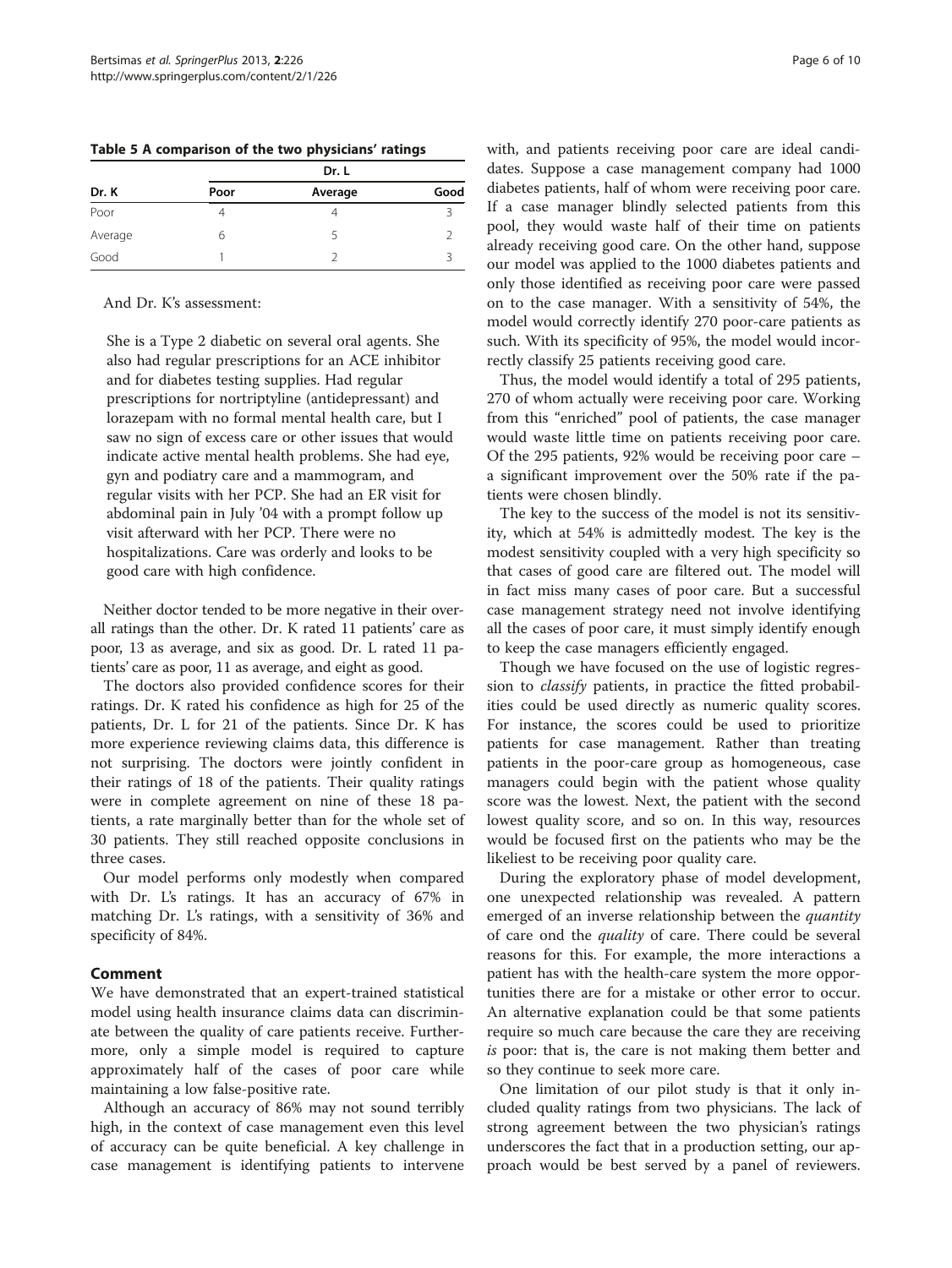<span id="page-6-0"></span>Since a panel can be costly to convene, in practice the model could also be improved over time using input from the case managers. If a case manager using the model disagrees with the rating for a particular patient, they could record their own rating. As such ratings accumulated in a database, the model could then be re-fit. This approach could be a cost-effective way to create much larger training data sets with minimal additional overhead. Note that the use of case managers might tilt the outcome being measured from "quality of care" to "potential for intervention," which is not necessarily undesirable.

There are several characteristics of the patients in our study that may limit the generality of the model. The patients are all insured, and this is necessary because the method relies on electronic insurance claims data. The patients are between the ages of 35 and 55. The general approach would apply to patients outside this range, though the specific model may change. The patients have relatively high health care costs. It may be difficult to apply this method to patients below a certain cost threshold, since the sparsity of the claims data may not provide enough information on which to base a judgment of quality. Although high-cost patients are of the most interest to insurers implementing case management, a specific weakness of this methodology is its insensitivity to evaluating the quality of care received by low-cost patients. A final limitation of the study is that we have used a relatively small sample size. More data, coupled with a panel of physician reviers as discussed above, will lead to more accurate and more generalizable models.

# Appendix

# Full list of variables

The variables we developed for our models are listed below, grouped into the following categories: diabetes treatment, patient, utilization, ratios, markers of good care, markers of poor care, providers, claims, and prescriptions.

#### Diabetes treatment

The following variables are based on the guidelines for the treatment of diabetes or otherwise related to diabetes care.

EyeExam The number of eye exams. Note that this variable is hampered by the fact that some people may have visits with eye doctors that are not covered by their insurance or are covered by a different insurance plan.

HemoglobinTest The number of glycated hemoglobin tests.

LipidProfile The number of lipid profiles.

GenericLab The number of times unspecified lab work was performed (generally at a hospital where the details of the lab work are not recorded as carefully as for outpatient lab work). Multiple tests performed on the same day are considered as one occurrence.

AnyLab The number of times any of the following lab work was performed: glycated hemoglobin tests, lipid profiles, or unspecified lab work.

DiabetesLab This variable is similar to AnyLab with two differences: the diagnosis recorded with the lab work must be diabetes, and a broader range of lab work is included. The included lab work is: glycated hemoglobin tests, lipid profiles, unspecified lab work, hemoglobin tests, metabolic panels, urine microalbumin tests, and serum creatinine test.

GlucoseSupplies The number of times glucose testing supplies were ordered.

AceInhibitors The number of prescriptions for ace inhibitors.

AceInhibitorDays The number of days for which the patient had ace inhibitors prescribed. This may be a more accurate measure than the number of prescriptions, since prescriptions can vary in length.

ARBs The number of prescriptions for angiotensin II receptor blockers.

### Patient

The following variables reflect demographic information about the patient or about the patient's claims data. Age the patient's age.

Female 1 if the patient is female, 0 otherwise.

Diabetic 1 if the patient is diabetic. (After reviewing each patient's claims data, in the physician's opinion a handful of patients in the study were not actually diabetics but were included due to spurious coding.)

DrugsMissing An indicator variable which is 1 if all pharmacy claims for the patient were unavailable.

DiseaseCount The number of chronic diseases that the patient had.

Anxiolytics The number of prescriptions for anxiolytics.

Antidepressants The number of prescriptions for antidepressants.

Pain 1 if the patient had any coding for pain, 0 otherwise.

MedianMonthlyCost The patient's median monthly health-care cost over the study period.

CostDerivative The slope of the patient's monthly costs over the study period. This was calculated for each patient by fitting a linear regression of monthly cost versus time (indexed 1,…,24 for the 24 months in the study period) and extracting the coefficient for time.

CostSecondDerivative The second derivative of the patient's monthly costs over the study period. This was calculated for each patient by fitting a linear regression of monthly cost versus time, including a quadratic term, and taking the coefficient for the quadratic term.

#### Utilization

InpatientDays The number of days spent in the hospital.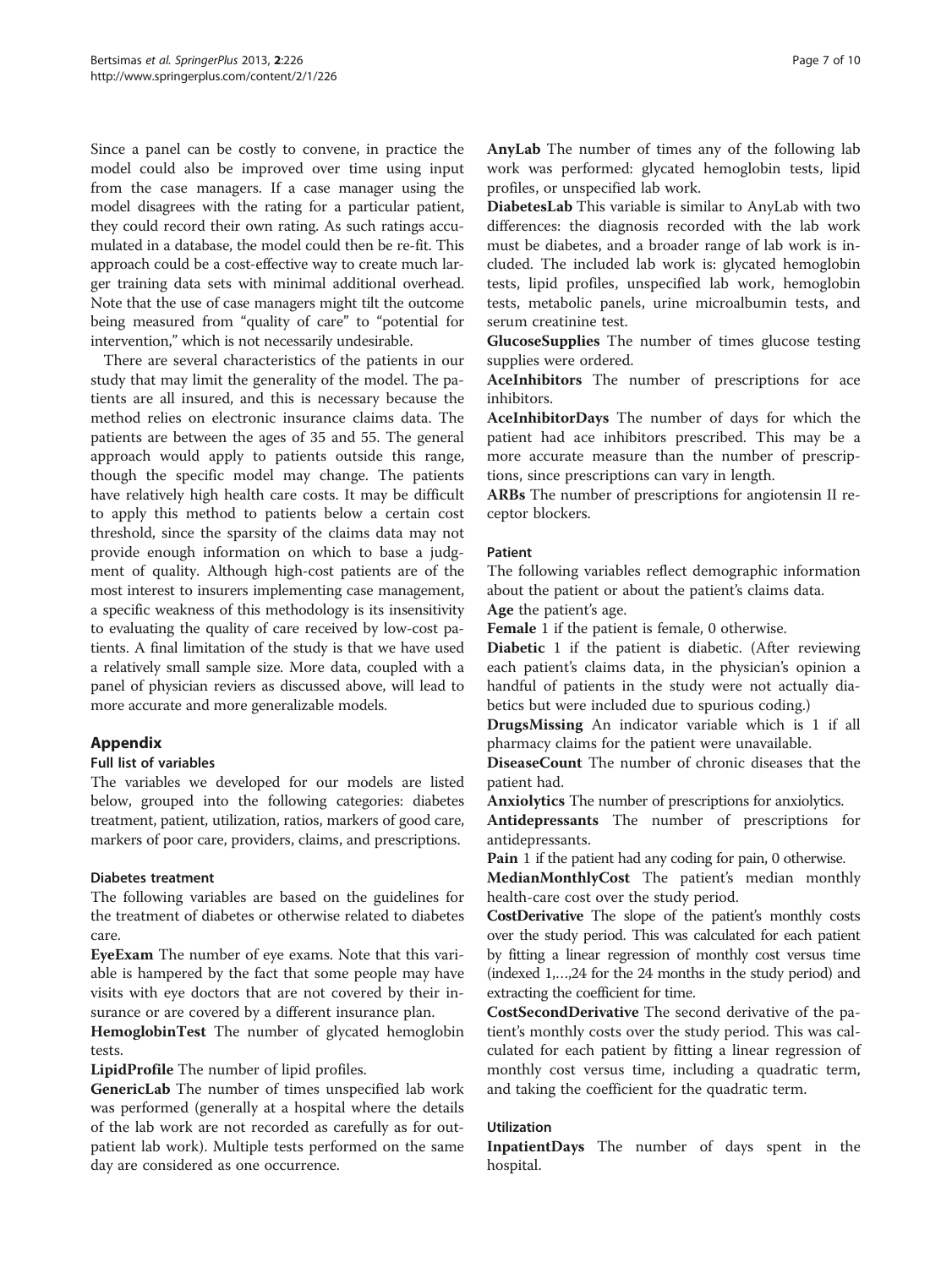ERVisits The number of visits to an emergency room.

OfficeVisits The number of visits coded as 99213 or 99214 and taking place in an office or outpatient hospital setting.

InpatientPerOffice The ratio of inpatient days to office visits.

ERPerOffice The ratio of emergency room visits to office visits.

TotalVisits The sum of the number of office visits, emergency room visits, and inpatient days.

ERVisits.normalized ERVisits divided by TotalVisits.

InpatientDays.normalized InpatientDays divided by TotalVisits.

OfficeVisits.normalized OfficeVisits divided by **TotalVisits.** 

ER.outpatient When an emergency room visit occurs, the percent of time that the next visit is an outpatient visit.

ER.inpatient When an emergency room visit occurs, the percent of time that the next visit is an inpatient visit.

ER.ER When an emergency room visit occurs, the percent of time that the next visit is another emergency room visit.

ER.Other When an emergency room visit occurs, the percent of time that the next visit is any other type of visit than outpatient, inpatient, or emergency.

DaysSinceLastERVisit The number of days between the patient's last emergency room visits and the end of the study period. For patients who didn't have any emergency room visits this was set equal to the length of the study period.

PhysicalTherapy The number of days on which the patient had physical therapy performed. (When a patient has physical therapy it often lasts a large number of days and this may drive up some of the quantity of care measures).

Chiropractic The number of days in which the patient had chiropractic services performed. As with physical therapy, chiropractic is usually performed a large number of times and this may drive up some of the quantity of care measures.

# Ratios

GenericLabsPerOffice GenericLab divided by **OfficeVisits** 

CostDrugRatio The patient's median monthly cost divided by the average number of chronic drugs they were on.

InpatientDrugRatio The number of days the patients spent in the hospital divided by the average number of chronic drugs they were on.

DiseaseVisitsRatio The number of chronic diseases divided by the number of visits.

DiseaseRegularityRatio The number of chronic diseases divided by VisitRegularity (see below).

# Markers of good care

The following variables correspond to aspects of the patient's care that are considered to be markers of good care. Mammogram The number of mammograms.

BinaryMammogram 1 if the patient had at least one mammogram, 0 otherwise.

VisitRegularity The study period was broken up into three-month intervals and VisitRegularity is the fraction of those intervals in which there was at least one claim.

OfficeVisitRegularity The same as VisitRegularity except that only office visits are counted, not all claims.

LongestOfficeGap The longest gap, in days, between successive office visits.

# Markers of poor care

Narcotics The number of prescriptions for narcotics. NarcoticsDays The number of days for which the patient had narcotics prescribed.

B12 The number of prescriptions or injections of vitamin B12. (Over-the-counter use of vitamin B12 would not be included if the patient paid for out of their own pocket.)

Polypharmacy An indicator variable which is 1 if the patient's pharmaceutical treatment for diabetes was initiated with a combination of drugs at once. By default, the indicator is set to 0 for patients who were already on diabetes drugs at the beginning of the study period.

# Providers

ProviderCount The number of providers that served the patient. Note that along with physicians, a hospital, lab, or a clinic can be counted as a provider, as can anesthesiologists, pathologists, etc.

PrescriberCount The number of doctors who prescribed drugs for the patient.

DiabetesProviders The number of providers who treated the patient's diabetes. We include all providers who had a claim for which diabetes was listed as the diagnosis.

PrescribersPerProvider The number of prescribers divided by the number of providers.

# Claims

MedicalClaims The number of days on which the patient had a medical claim (i.e. all claims except prescriptions).

ClaimLines The number of medical claims. This differs from MedicalClaims in that multiple claims on the same date are each counted.

ClaimsPerDate A patient may have multiple claims on any given date. This is the total number of claims a patient had divided by the number of dates on which the patient had claims. This variable is an attempt to tease out the "complexity" of a visit – presumably the more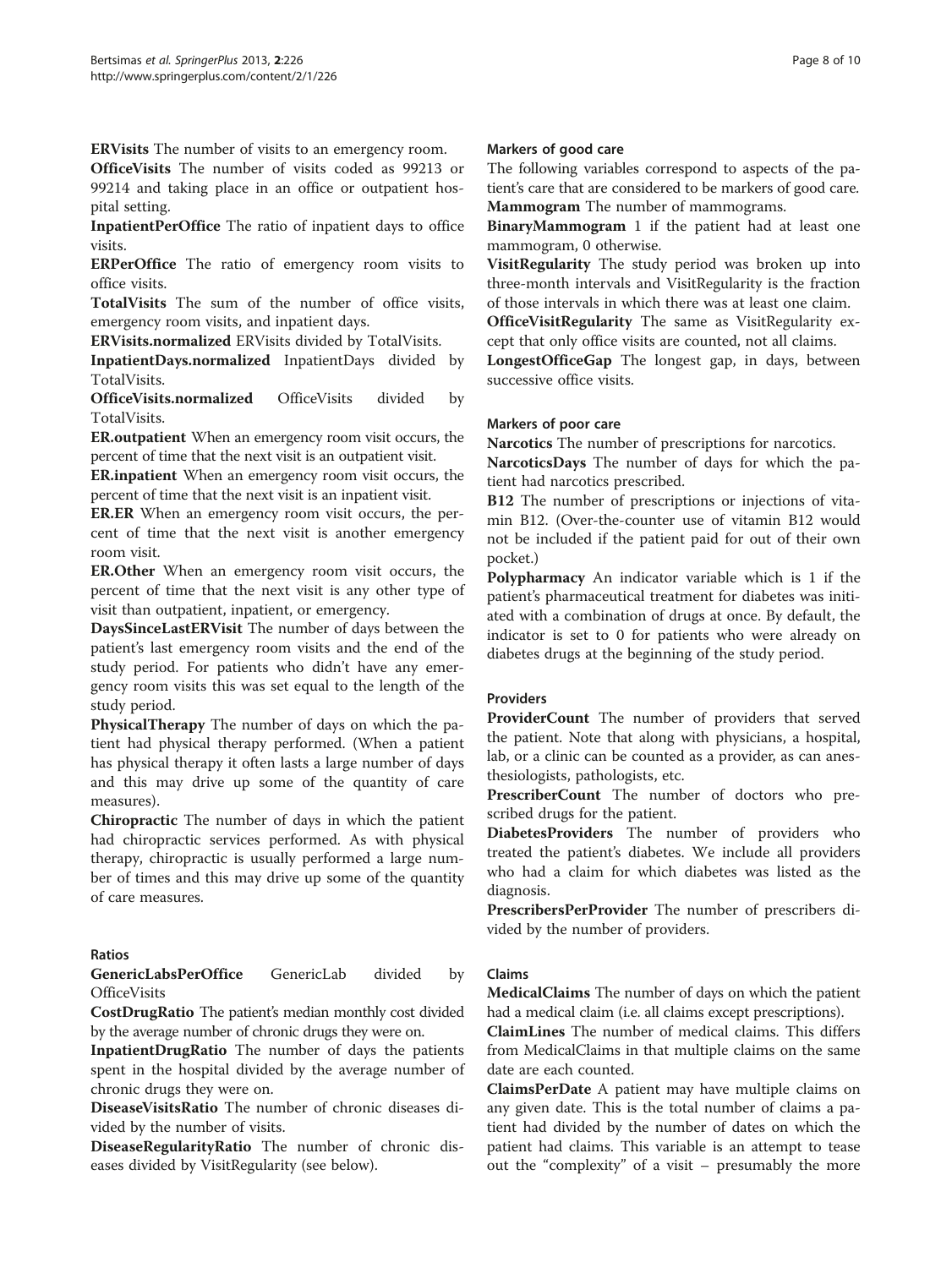<span id="page-8-0"></span>claims that occurred on a date the more complex the encounter.

### Prescriptions

DrugsStarted The number of drugs started during the study period. (Any drug for which the first prescription occurs within the first 90 days of the study period is not included since it is likely that the patient was already on the drug and is renewing their prescription.)

DrugsEnded The number of drugs stopped during the time period. (Any drug for which the last prescription occurs within the last 90 days of the study period is not included because the patient may have continued on the drug after the study period ended.)

DrugsAtBeginning The number of drugs the patient is on at the beginning of the time period. (Any drug for which the first prescription occurs within the first 90 days of the study period is included here.)

MaxDrugs The maximum number of drugs the patient was on at one time.

AverageDrugs The average number of drugs the patient was on at a time

UniqueDrugs The number of distinct drugs that the patient was one over the course of the study period.

DrugGapNone The fraction of refills which occurred immediately after the previous prescription ran out (i.e. there was no gap before the refill).

DrugGapSmall The fraction of refills which were preceded by a small gap (between 1 and 30 days) after the previous prescription ran out.

DrugGapMedium The fraction of refills which were preceded by a medium gap (between 31 and 90 days) after the previous prescription ran out.

DrugGapLarge The fraction of refills which were preceded by a large gap (more than 90 days). These likely aren't refills at all but indicate that the patient went off of the medication for a while.

We included three versions of each prescription variable: one version applies to all drugs, one applies only to chronic drugs, and one only to acute drugs. The versions applying to chronic drugs are prefixed "Chronic" and those applying to acute drugs are prefixed "Acute."

#### Competing interests

The authors declare that they have no competing interests.

#### Authors' contributions

DB participated in the conception and design of the study and helped to draft the manuscript. DC participated in the conception and design of the study, performed the data analysis, and drafted the manuscript. MK participated in the conception of the study, performed the quality ratings, and helped draft the manuscript. All authors read and approved the final manuscript.

#### Author details

<sup>1</sup>Sloan School of Management, Massachusetts Institute of Technology, E40-147, Cambridge, MA 02139, USA. <sup>2</sup>Department of Marketing and Decision Sciences, San Jose State University, San Jose, CA 95192-0069, USA.

3 MIT Medical, Building E23, 77 Massachusetts Avenue, Cambridge, MA 02139-4307, USA.

Received: 14 February 2013 Accepted: 30 April 2013 Published: 16 May 2013

#### References

- Agency for Healthcare Research and Quality (2006) National healthcare quality report, 2006.<http://archive.ahrq.gov/qual/nhqr06/nhqr06.htm>
- American Diabetes Association (2007) Standards of medical care in diabetes– 2007. Diabetes Care 30:S4–41
- Asch SM, McGlynn EA, Hogan MM, Hayward RA, Shekelle P, Rubenstein L, Keesey J, Adams J, Kerr EA (2004) Comparison of quality of care for patients in the veterans health administration and patients in a national sample. Ann Intern Med 141:938–945
- Berwick DM (2002) A user's manual for the iom's 'quality chasm' report. Health Aff 21:80–90
- Brook EAMRH, Cleary PD (1996) Measuring quality of care part 2. N Engl J Med 335:966–970
- Brook RH, McGlynn EA, Shekelle PG (2000) Defining and measuring quality of care: a perspective from us researchers. Int J Qual Health Care 12:281–295
- Centers for Disease Control and Prevention (2011) National diabetes fact sheet: general information and national estimates on diabetes in the United States, 2011. U.S. Department of Health and Human Services, Centers for Disease Control and Prevention, Atlanta, GA
- Corrigan JM (2001) Crossing the Quality Chasm. National Academy Press, Washington, DC
- Davis K, Schoen C, Schoenbaum SC, Doty MM, Holmgren AL, Kriss JL, Shea KK (2007) Mirror, mirror on the wall: An international update on the comparative performance of american health care. [http://www.commonwealthfund.org/](http://www.commonwealthfund.org/usr_doc/1027_Davis_mirror_mirror_international_update_final.pdf) [usr\\_doc/1027\\_Davis\\_mirror\\_mirror\\_international\\_update\\_final.pdf](http://www.commonwealthfund.org/usr_doc/1027_Davis_mirror_mirror_international_update_final.pdf)
- Gandhi TK, Cook EF, Puopolo AL, Burstin HR, Haas JS, Brennan TA (2002) Inconsistent report cards: assessing the comparability of various measures of the quality of ambulatory care. Medical Care 40:155–165
- Hanchate A, Stukel T, Birkmeyer J, Ash A (2010) Surgery volume, quality of care and operative mortality in coronary artery bypass graft surgery: a reexamination using fixed-effects regression. Health Services and Outcomes Research Methodology 10(1):16–32
- Hastie T, Tibshirani R, Friedman JH (2001) The Elements of Statistical Learning: Data Mining, Inference, and Prediction. Springer, New York
- Hayward RA (2007) Performance measurement in search of a path. N Engl J Med 356:951
- Heisler M, Wagner EH (2004) Improving diabetes treatment quality in managed care organizations: Some progress, many challenges. Am J Manag Care 10:115–117
- Hofer TP, Hayward RA, Greenfield S, Wagner EH, Kaplan SH, Manning WG (1999) The unreliability of individual physician "report cards" for assessing the costs and quality of care of a chronic disease. JAMA 281:2098–2105
- Kashner TM (1998) Agreement between administrative files and written medical records. a case of the department of veterans affairs. Medical Care 36:1324–1336
- Kerr EA, Krein SL, Vijan S, Hofer TP, Hayward RA (2001) Avoiding pitfalls in chronic disease quality measurement: a case for the next generation of technical quality measures. Am J Manag Care 7:1033–43
- Leatherman ST, McCarthy D (2002) Quality of Health Care in the United States. A Chartbook. Commonwealth Fund, New York, NY
- Li Y, Dick A, Glance L, Cai X, Mukamel D (2007) Misspecification issues in risk adjustment and construction of outcome-based quality indicators. Health Services and Outcomes Research Methodology 7(1):39–56
- Pham HH, Schrag D, O'Malley AS, Wu B, Bach PB (2007) Care patterns in medicare and their implications for pay for performance. N Engl J Med 356:1130–1139
- Romano PS, Mutter R (2004) The evolving science of quality measurement for hospitals: implications for studies of competition and consolidation. Int J Health Care Finance Econ 4:131–157
- Schoenbaum SC, McCarthy D, Schoen C (2007) The Agency for Healthcare Research and Quality's 2006 National Healthcare Quality Report. The Commonwealth Fund, March 2007, New York, NY
- Scholle SH, Roski J, Dunn DL, Adams JL, Dugan DP, Pawlson LG, Kerr EA (2009) Availability of data for measuring physician quality performance. Am J Manag Care 15:67–72